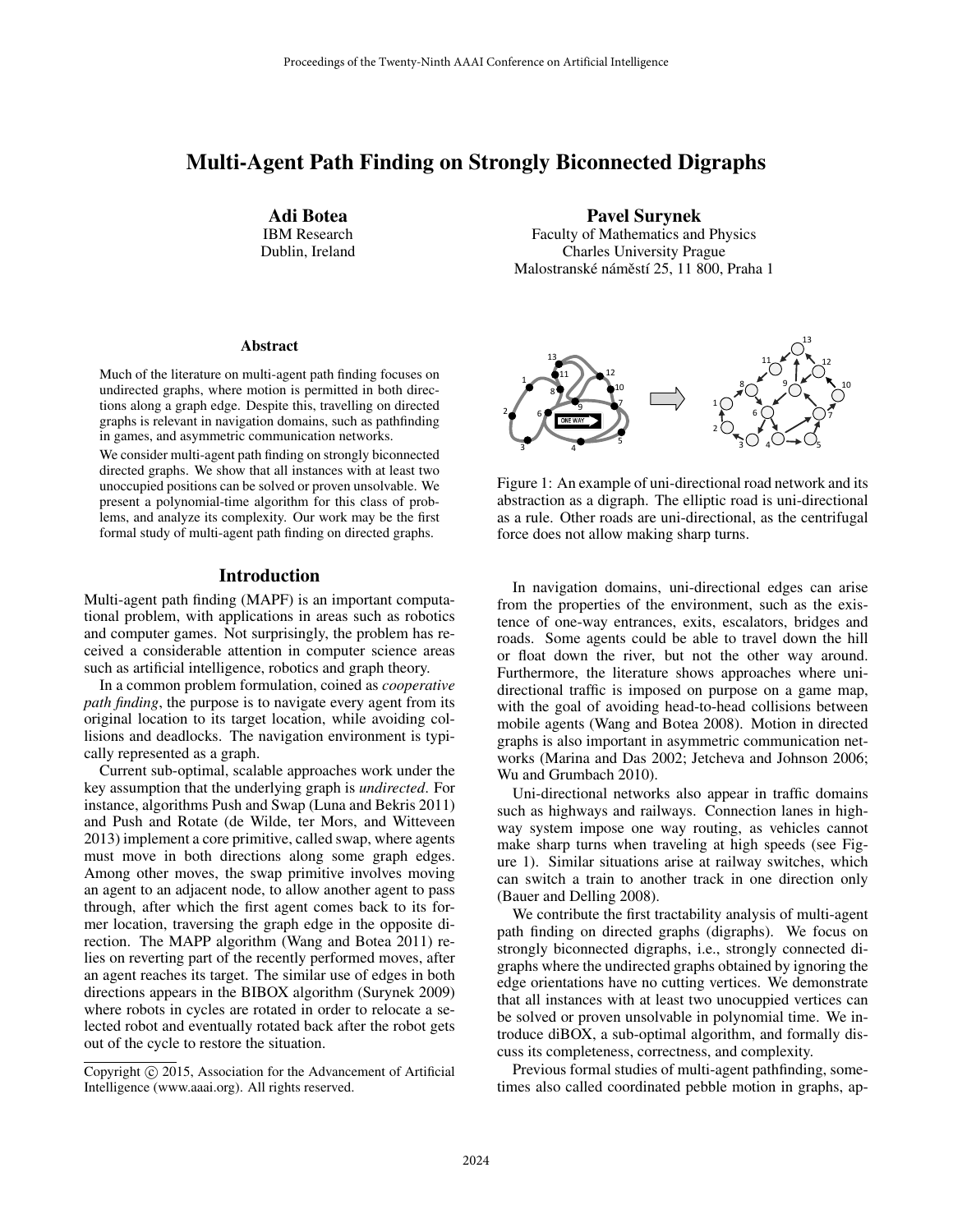pear to be focused on undirected graphs (Wilson 1974; Kornhauser, Miller, and Spirakis 1984). For instance, Wilson (1974) explicitly requires that the adjacency relation between agent configurations (called "labellings") is symmetric, which is equivalent to stating that the graph is undirected. All graphs considered in these two works appear to have undirected edges, with no mention about if/how parts of the study, such as the considered permutation groups, would be applicable to directed graphs. We see our work as complementary to previous work on undirected graphs, being a step towards achieving a similar level of understanding for directed graphs.

### Related Work

Motion planning problems related to MAPF assume the existence of one mobile robot and several mobile obstacles (Papadimitriou et al. 1994). This could be seen as a multi-agent pathfinding problem where only one agent has a specific target to achieve. Wu and Grumbach (2010) studied motion planning with one agent and several mobile obstacles on directed graphs, showing cases where the feasability can be decided in linear time.

Much of the MAPF literature, including algorithms named in the introduction, focuses on undirected graphs. Part of the existing methods, however, can be applied to both directed and undirected graphs, even though they are typically evaluated on undirected graphs, such as grid maps. Examples include sub-optimal, incomplete methods (Silver 2006), as well as optimal algorithms (Standley 2010; Sharon et al. 2013). The latter are less scalable, which is not surprising, given that solving MAPF optimally has been shown to be NP-hard (Ratner and Warmuth 1986; Surynek 2010). A major focus in these contributions (Standley 2010; Sharon et al. 2013) is an improved speed performance in practice. Our contributions are substantially different, focusing on a theoretical analysis of MAPF on directed graphs, as explained in the last part of the introduction.

#### Background

In this section we overview a few concepts and results from the literature that form a starting point to our approach.

**Definition 1.** *Having a digraph*  $D = (V, E)$  *and a set of agents* A*, a configuration of agents over* D *is a placement of agents in vertices of the graph, with at most one agent in each vertex. Formally, the configuration is a uniquely invertible assignment of agents to vertices*  $\alpha : A \longrightarrow V$ .

If we need to know what agent is placed in a given vertex we may use inverse configuration  $\alpha^{-1}: V \longrightarrow A \cup \{\text{blank}\}\$ which is well defined due to unique invertibility of  $\alpha$  (*blank*) is used for unoccupied vertices).

A configuration can be transformed to another by a move of agent. An agent can be moved in discrete time steps to the neighboring vertex provided the target vertex is unoccupied. The move is possible only along positive orientation of edges. For simplicity, in this theoretical study we assume that agents move one at a time.

Definition 2. *The instance of multi-agent path finding over directed graphs (dMAPF) consists of a digraph*  $D = (V, E)$ *,* 



Figure 2: An example of a strongly biconnected digraph and its ear decomposition. Dashed edges are trivial derived ears (not explicitly labelled to avoid clutter).

*a set of agents A, an initial configuration*  $\alpha_0 : A \longrightarrow V$ *, and a goal configuration*  $\alpha_+ : A \longrightarrow V$ *. The task is to find a sequence of moves over* D *that transform*  $\alpha_0$  *to*  $\alpha_+$ *.* 

**Definition 3.** An ear decomposition of a digraph  $D =$ (V, E) *is an ordered sequence of sub-digraphs of* D*, say*  $[L_0, L_1, \ldots, L_r]$ *, such that:* 

- L<sup>0</sup> *is a cycle; and*
- $\bullet$   $\forall i \in \{1 \dots r\}$ ,  $L_i$  is a path whose two endpoints belong *to*  $D_i = \bigcup_{0 \leq j < i} L_j$ *, but no other vertices or edges of*  $L_i$ *belong to* D<sup>i</sup> *.*

Each sub-digraph  $L_i$  is called an ear (see Figure 2). An ear is *trivial* if it has exactly one edge (Bang-Jensen and Gutin 2008). An ear is *cyclic* if its endpoints are represented by a single vertex. We say that  $L_0$  is the *basic cycle* and all other ears are *derived ears*. Given an ear L, |L| denotes its number of vertices. The *interior* of a derived ear L, denoted as  $\text{int}(L)$ , refers to the contained vertices different from its endpoints. Its number of vertices is denoted as  $|int(L)|$ . The endpoints are called the entrance and the exit point, respectively. A digraph is said to be trivial iff it has only one vertex. In this paper, we work with non-trivial digraphs.

Given an ear decomposition  $O = [L_0, L_1, \ldots, L_r]$ , we call the k-prefix subgraph the subgraph restricted to the first k ears,  $O_k = [L_0, L_1, \ldots, L_k].$ 

Definition 4. *An* open ear decomposition *of a digraph* D *is an ear decomposition with no cyclic derived ears.*

An undirected graph  $G$  is biconnected if  $G$  is connected and there are no cut vertices in  $G$ . A digraph  $D$  is strongly connected if for any two distinct vertices  $v$  and  $w$ , there are both a path from  $v$  to  $w$  and a path from  $w$  to  $v$  in  $D$ . Given a digraph  $D$ ,  $G(D)$  is the underlying graph of D, i.e., the undirected graph obtained by ignoring the orientation of the arcs (Wu and Grumbach 2010).

Definition 5 (Wu and Grumbach 2010). *Let* D *be a digraph.* D *is said to be strongly biconnected if* D *is strongly connected and* G(D) *is biconnected.*

Theorem 1 (Wu and Grumbach 2010). *Let* D *be a nontrivial digraph.* D *is strongly biconnected iff* D *has an open ear decomposition. Moreover, any cycle can be the starting point of an open ear decomposition.*

#### Solving Strongly Biconnected Digraphs

In this section we focus on solving multi-agent path finding instances on strongly biconnected digraphs. We will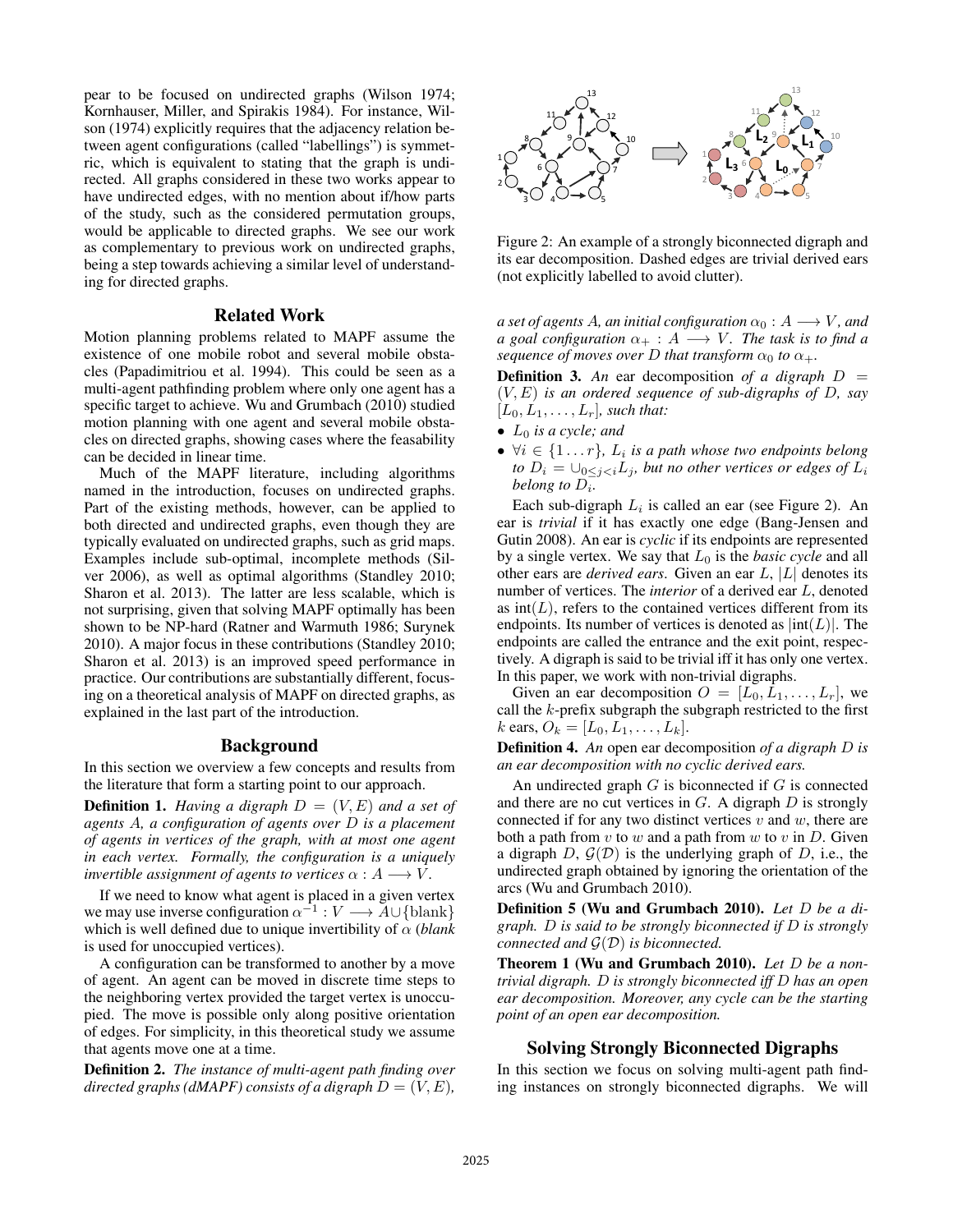

Figure 3: An example of a partially bidirectional cycle.

show that all instances with two or more unoccupied vertices (blanks) can be solved (or proven unsolvable) in polynomial time, and will present algorithms suitable for this problem.

Definition 6. *A digraph is a* partially-bidirectional cycle *if it consists of a simple cycle* C*, plus zero or more edges of the type*  $(u, v)$ *, where*  $(v, u) \in C$  *(i.e., edges obtained by swapping the direction of an edge from* C *- see Figure 3).*

Definition 7. *We say that an open ear decomposition of a strongly biconnected digraph is* regular *if the basic cycle*  $L_0$ *has three or more vertices, and there exists a non-trivial derived ear with both ends attached to the basic cycle.*

Proposition 1. *For every strongly biconnected digraph* D = (V, E)*, exactly one of the following two cases holds:*

*1.* D *has a regular open ear decomposition; or*

*2.* D *is a partially-bidirectional cycle.*

*Proof. Part A: Showing that at least one case holds.* We start by noting that any strongly biconnected digraph with three or fewer vertices satisfies case 2. Thus, in the rest of Part A, we assume that  $|V| > 4$ .

Let  $[L_0, \ldots, L_r]$  be an open ear decomposition for D. Unless  $L_0$  already has three or more vertices, we modify the open ear decomposition slightly to obtain a basic cycle with that property. Indeed, when  $L_0$  has two vertices, there must exist a derived non-trivial ear  $L$ , since the graph has  $4$ or more vertices. Ear  $L$ , together with one edge from  $L_0$ , become the new basic cycle in the decomposition. The other edge from  $L_0$  becomes a trivial derived ear. In the rest of the analysis in Part A we can assume that  $|L_0| \geq 3$ .

At this point we distinguish between two scenarios. First, we consider the case when  $L_0$  contains every vertex in V. If there exists an edge  $e \in E \setminus L_0$  that connects two vertices p and q that are not next to each other in the basic cycle  $L_0$ , then the edge  $e = (p, q)$  and part of  $L_0$ 's edges create a new basic cycle  $L'_0$ . The remaining edges of  $\overline{L}_0$  create a nontrivial derived ear. We are now in case 1 of the proposition. If no such an edge e exists, we are in case 2.

Consider now the scenario when  $L_0$  contains only a subset of the vertices in  $V$ . It remains to show that a non-trivial derived ear exists. Consider a vertex  $w \notin L_0$  and a path from some vertex  $p \in L_0$  to w. (Such a path always exists, as the digraph is strongly biconnected.) The first edge  $(r, s)$ on that path that does not belong to  $L_0$  is the beginning of an ear with at least one interior vertex, namely s. It follows that one or more non-trivial derived ears exist. The first one

in the ordering of the decomposition has both its endpoints on  $L_0$ . This corresponds to case 1 of the proposition.

*Part B: Showing that at most one case holds.* This can be proven by contradiction. Assume a given strongly biconnected digraph  $D$  is a partially-bidirectional cycle, and it has a regular open ear decomposition. As D is a partiallybidirectional cycle, the only options for the basic cycle  $L_0$ that could occur in an open ear decomposition are: i)  $L_0$ has two vertices; or ii)  $L_0$  contains all vertices. Option i) contradicts the requirement that  $L_0$  has at least three vertices. Option ii) contradicts the requirement that there exists at least one non-trivial derived ear.

# Partially-bidirectional cycles

In discussing multi-agent path finding on strongly biconnected digraphs, we start with the easy case of partiallybidirectional cycles. Then, in the next section, we discuss the complementary, more involved case of strongly biconnected digraphs with regular open ear decompositions.

Proposition 2. *An instance on a partially-bidirectional cycle, with at least one blank, has a solution if and only if the ordering of the agents in the initial state is identical with the ordering in the goal state.*

*Proof.* The proof is obvious, as no swapping between agents is possible: an instance is solvable if and only if the agents come in the right order in the first place.  $\Box$ 

#### Digraphs with regular open ear decompositions

In this section we show that, on digraphs with a regular open ear decomposition, every instance with two or more blanks has a solution. For simplicity, assume that exactly two blanks are available. We present an algorithm capable of computing solutions in polynomial time.

Similarly to Surynek's (2009; 2014) strategy for undirected graphs, our algorithm solves the ears one by one, in the reverse order, solving  $L_0$  at the end. When solving a derived ear, we never touch the interior of previously solved ears. A derived ear is solved if all *interior* positions labelled as goals are occupied by the corresponding agents, and all other interior positions (if any) are blank.

**Borrowing blanks for**  $L_0$ . With no loss of generality, we assume that, in the goal configuration, the two blanks are inside the basic cycle  $L_0$ . When this doesn't hold, the instance is converted into another instance as follows. Identify a node  $q$  that must be blank in the goal, and a directed path from  $q$ to a location  $n \in L_0$ . Shift all goal positions backwards by one step along this path, resulting in a goal state where the blank is at  $n \in L_0$ . We call this procedure *BorrowBlanks*. At the end, agents are pushed along this path by one step each, reaching the original goal (method *ReturnBlanks*).

**Solving derived ears.** Solving a derived ear  $L_i$ ,  $i > 0$ , with a goal configuration  $q_1, \ldots, q_z$ , pushes agents inside the ear in order, starting with  $q_z$ , the agent whose goal is the farthest away from the ear's entrance.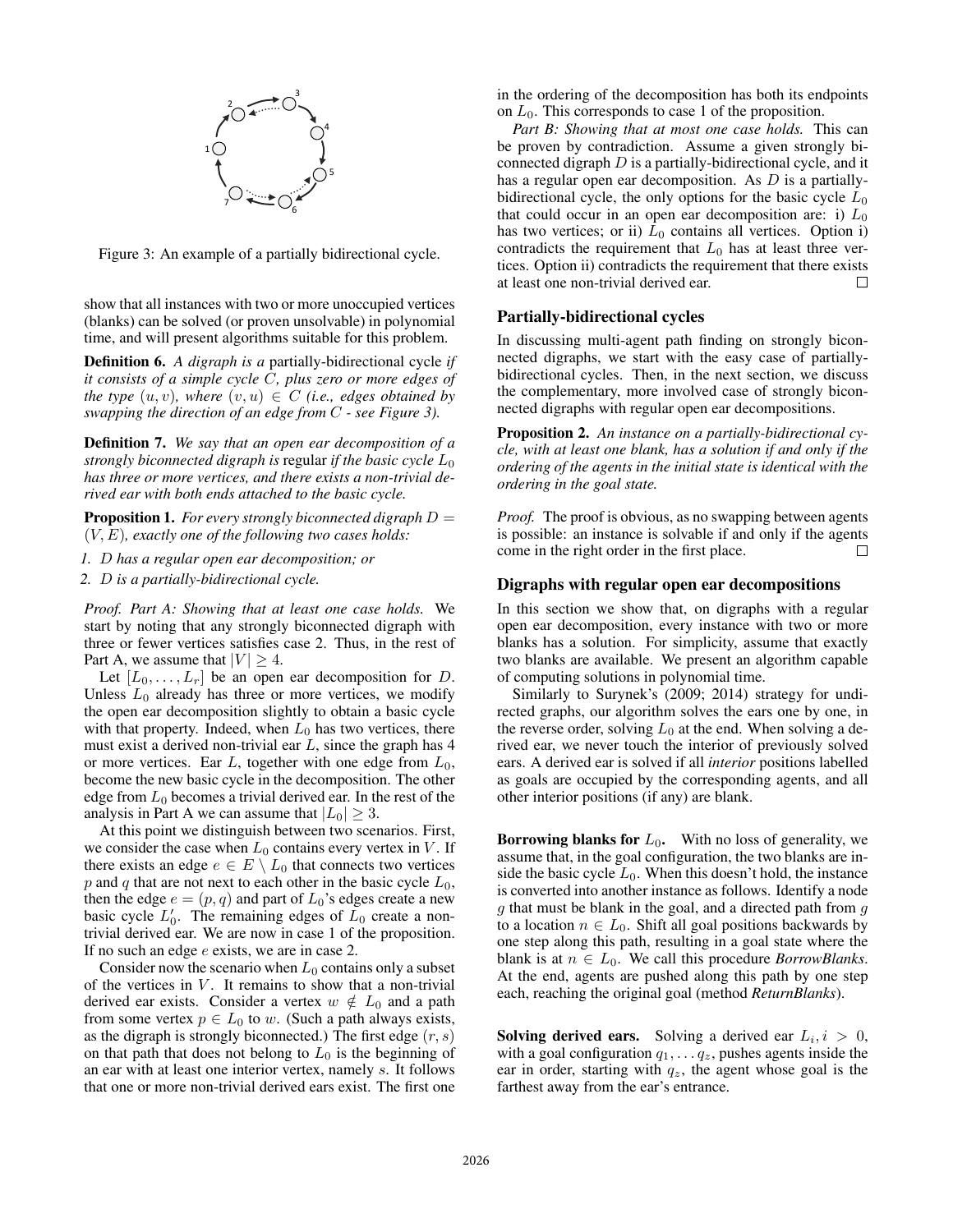Assume that the agents  $q_{l+1}, \ldots, q_z$  have been pushed inside, on the first  $z - l$  interior positions of  $L_i$ , and we need to insert the next agent  $q_l$ . For simplicity, and without any loss of generality, assume that all interior positions of  $L_i$  are occupied, and the two available blanks are located elsewhere.

We distinguish between two cases. In case 1, the next agent  $q_l$  to insert is outside the ear  $L_i$ . First, we bring one blank to the last interior position of  $L_i$ . As blanks travel backwards in a directed graph, the positions of  $q_{l+1}, \ldots, q_z$ are not impacted. Then, agent  $q_l$  is brought to the entrance of the ear, without touching  $\bigcup_{j\geq i}$  int $(L_j)$ . This is possible with one remaining blank in use, according to Theorem 14 in (Wu and Grumbach 2010). We call the method that can move an agent within a k-prefix subgraph *MoveAgentInSubgraph*. Then agent  $q_l$  is pushed inside  $L_i$ , reaching a configuration where the first  $z - l + 1$  interior positions of  $L_i$  are occupied with agents  $q_l, q_{l+1}, \ldots, q_z$ . This completes case 1. Let us recall that agent relocation as suggested in (Wu and Grumbach 2010) can be implemented with the worst case time complexity  $\mathcal{O}(|V|^2)$  and it produces  $\mathcal{O}(|V|^2)$  moves.

**Definition 8.** Let  $\pi$  be a simple path (chain) and let  $n$  be *node in the path. An edge*  $(n, m)$  *is an escape door for*  $\pi$  *if either* m *does not belong to* π*, or* m *is in* π*, being at least two positions earlier than* n *in* π*.*

Intuitively, an escape door allows an agent to avoid moving forward on a given path  $\pi$ .

**Proposition 3.** Let  $O = [L_0, L_1, \ldots, L_r]$  be a regular open *ear decomposition of a strongly biconnected digraph. For*  $a$ *ny derived ear*  $L_i$ ,  $i > 0$ , there exist a path  $\pi$  in  $O_{i-1}$ , from *the exit to the entrance of* L<sup>i</sup> *, such that* π *has an escape door* (n, m)*.*

*Proof sketch.* Let  $a$  and  $b$  be the entrance and the exit of  $L_i$ . As  $O_{i-1}$  is strongly biconnected, it has a path from a to b and a path  $\pi$  from b to a. Assumming there is no escape door along  $\pi$ , it follows that  $O_i$  is in fact a chain of nodes (between  $a$  and  $b$ ) with every two adjacent nodes linked in both directions. This contradicts the requirement that the basic cycle has 3 or more nodes.  $\Box$ 

In case 2, the agent  $q_l$  is inside the ear. It has to be brought out first, after which the agents  $q_{l+1}, \ldots q_z$ , if any, will be reinserted. This method is called *TakeAgentOutsideEar*.

Here it is how it works. We build a simple cycle  $C'$  by putting together  $L_i$  and  $\pi$ , and bring two blanks to nodes m and  $n$  mentioned in Proposition 3. Agents are pushed forward (rotated) repeatedly, in the cycle  $C'$ , until 1) all agents  $q_{l+1}, \ldots q_z$  (if any) reach again their positions inside  $L_i$ ; and 2)  $q_l$  is outside the interior of  $L_i$ . Besides forward moves along  $C'$ , there is one exception that applies whenever  $q_l$ is at node *n*. Instead of pushing  $q_l$  forward along  $C'$ ,  $q_l$  is pushed through the escape door to  $m$ .

Even if  $m \in C'$ , recall that m is not the node right before *n* in the cycle. This ensures that pushing  $q_l$  from *n* to *m* does not cause a deadlock (i.e., there is no repetition of the previous global agent configuration).

After applying method TakeAgentOutsideEar, q<sub>l</sub> is outside int( $L_i$ ) and agents  $q_{l+1}, \ldots q_z$ , if any, are inside  $L_i$ . This fits case 1 and the processing continues as in that case.



Figure 4: Bringing  $u$  (Mickey) next to  $v$  (Minnie) as part of solving the basic cycle. Mickey travels along L in such a way that, at the end, L preserves its goal configuration. Apart from relocating u, all other ordering relations in  $L_0$ are preserved.

Solving the basic cycle. When ordering agents inside the cycle  $L_0$ , we make use of a non-trivial derived ear  $L$  with both ends connected to  $L_0$ . Such an ear L always exists in a regular decomposition. All agents belonging to interior positions of L are already solved, as described earlier. Let  $q_1, \ldots q_z$  be these agents in the order they are arranged on their goal positions in the ear  $L$ . Recall that there are two blanks available in  $L_0$ .

Assume that two agents  $u$  (Mickey) and  $v$  (Minnie) need to be brought next to each other in  $L_0$ , in the order  $u, v$  in the direction  $L_0$ . This process, described in detail below, is referred to as method *BringAgentsNextToEachOther*. A high-level overview of the process is shown in Figure 4. As highlighted in Figure 5, this is split into several stages:

- Mickey's departure: Rotate agents in the basic cycle  $L_0$ until  $u$  is at the entrance of the ear  $L$ , and a blank is available at the exit of the ear.
- Mickey's admission into the bubble ride: Push all agents in  $L$  one step further, so that agent  $u$  is on the first interior position of L, and  $q_z$  is in  $L_0$ .
- Mickey's bubble ride: Bring  $u$  along the ear  $L$ , until  $u$ reaches the last interior position of  $L$ . The bubble ride needs to be more sophisticated than simply pushing all agents forward along  $L$  until agent  $u$  is on the last position. The reason is that  $L$ 's internal configuration has to be kept in such a way that, at the end of the bubble ride, L's goal configuration is very easy to restore.

A bubble ride is a series of macro-steps. Each macro step progresses  $u$  along  $L$  by one position, and also re-inserts back into  $L$  an agent temporarily removed from  $L$ . Agents are re-inserted in the same order in which they left the ear  $L$ , reconstructing  $L$ 's goal configuration step by step.

The dashed box in Figure 5 illustrates one macro, changing the configuration of  $int(L)$  from  $u, 1, 2, 3$  into  $4, u, 1, 2$  (listing agents from the first to the last, in the direction of travel along  $L$ ). More generally, the  $k$ -th macro step starts from a configuration of  $int(L)$  such as  $q_{z-k+2}, \ldots, q_z, u, q_1, \ldots, q_{z-k}.$ <sup>1</sup> Agent  $q_{z-k+1}$  is in  $L_0$ .

<sup>&</sup>lt;sup>1</sup>When  $l > l'$ , sequence  $q_l \dots q_{l'}$  is defined as the empty set.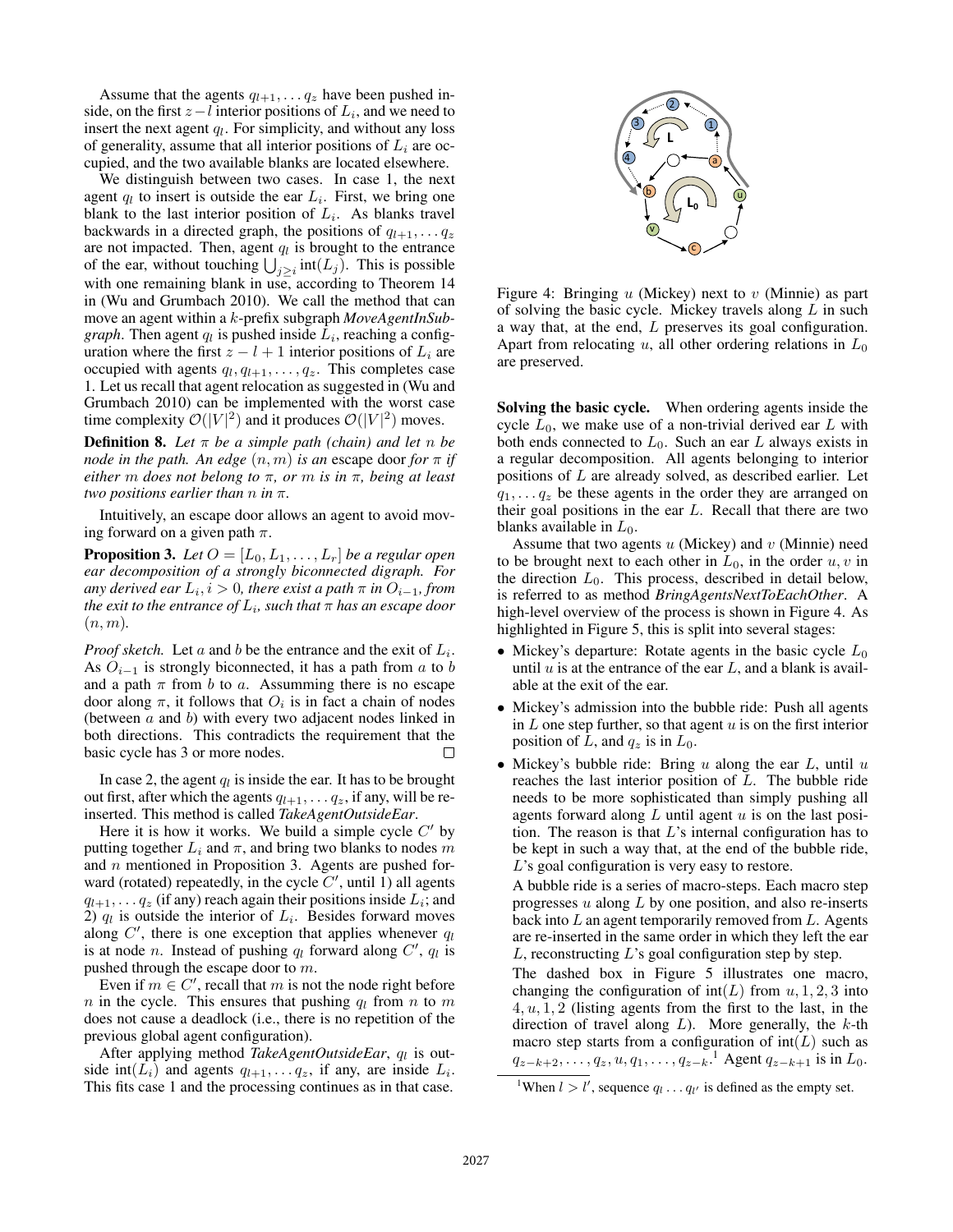

Figure 5: Top: Mickey's departure (left) and admission into the bubble ride (right). In the dashed box, one macro-step as part of a bubble ride: rotation inside  $L_0$  (right), followed by progress along  $L$  (left). Bottom: Minnie's trip (left) and reunification (right). Clean-up not shown.

A macro-step has two "sub-macros". First, agents are rotated inside  $L_0$  until a blank is available at the exit from  $L$ , and  $q_{z-k+1}$  is at the entrace of L. Then, all agents along L are pushed one step forward, pushing  $q_{z-k}$  into  $L_0$ , and pushing agent  $q_{z-k+1}$  onto the first interior position of L. At the end of the  $k$ -th macro step, the configuration of  $int(L)$  is  $q_{z-k+1}, \ldots, q_z, u, q_1, \ldots, q_{z-k-1}$ . Agent  $q_{z-k}$ is inside  $L_0$ . All other agents inside  $L_0$  preserve their ordering as it existed before applying the macro at hand. At the end of the current bubble ride, after applying the last macro, the configuration of  $int(L)$  is  $q_2, \ldots, q_z, u$ . Agent  $q_1$  is inside  $L_0$ . All other agents in  $L_0$  preserve their relative ordering that existed before starting the bubble ride. In the running example, the resulting configuration of  $int(L)$  is 2, 3, 4, u (Figure 5, bottom left).

• Minnie's trip (Figure 5, bottom left): Rotate agents in the

basic cycle  $L_0$  until v is placed right after the exit from  $L$ , and the exit is empty.

- Reunification (Figure 5, bottom right): Advance agents inside L one step further, placing u next to v, inside  $L_0$ , and leaving a blank at the first interior position of L.
- Clean up: Rotate agents inside  $L_0$  until  $q_1$  is at the entrance of  $L$ , and then push  $q_1$  inside  $L$ .

After applying method *BringAgentsNextToEachOther*, L has preserved its goal configuration. Agents  $u$  and  $v$  are next to each other in the desired order. Apart from repositioning u, no other ordering relationships were affected inside  $L_0$ . The process is repeated until the basic cycle  $L_0$  is solved, which completes solving the entire instance.

The solving strategy outlined in the previous paragraphs allows us to formulate the following result.

### Proposition 4. *On a strongly biconnected digraph with a regular open ear decomposition, all multi-agent path finding instances with two or more blanks have a solution.*

In summary, a strongly biconnected digraph either is a partially bidirectional cycle, or it admits a regular open ear decomposition. On partially bidirectional cycles, all instances with at least one blank can be solved or proven unsolvable. On digraphs with a regular open ear decomposition, all instances with at least two blanks have a solution.

# Algorithm Analysis

We put together all pieces described in the previous section, obtaining an algorithm that we call diBOX. We show its pseudo-code in Algorithm 1 and analyze its complexity.

*Rotate* is a one-step rotation of all the agents contained within a cycle C with at least one blank. It consumes  $|C|$ steps and produces  $|C|$  moves.

Given a cycle C, a goal configuration  $\alpha_+$  and an agent u, the agent that should be next to  $u$ , in the positive orientation of C, is provided in constant time by the function *NextAgent*.

As the configuration in the basic cycle may be shifted with respect to the required goal configuration after putting agents into the right order, several final rotations of the basic cycle may be necessary. This final correction is done with method *ShiftAgentsInCycle*. The operation consumes a time of  $\mathcal{O}(|C|^2)$ , where C is the cycle at hand, and produces the same number of moves. Indeed,  $\mathcal{O}(|C|)$  rotations may be necessary, while one rotation needs  $|C|$  steps and moves.

If the goal configuration does not have two blanks in the basic cycle, the instance is transformed with procedure *BorrowBlanks*. At the end, the original goal configuration is restored with procedure *ReturnBlanks*. These two methods can run in a time of  $\mathcal{O}(|E|)$ , producing  $\mathcal{O}(|V|)$  moves.

# Proposition 5. *The worst-case time complexity of diBOX is* within  $\mathcal{O}(|V|^3)$  and so is the number of moves.

*Proof.* Checking if  $D = (V, E)$  is a partially bidirectional cycle can be done in  $\mathcal{O}(|V|)$  time steps. The key observation is that, in a partially bidirectional cycle, nodes have at most two outgoing edges each, one going "forward" and the other (if present) going "backwards", to the previous node. This property allows to reduce the search for a Hamiltonian path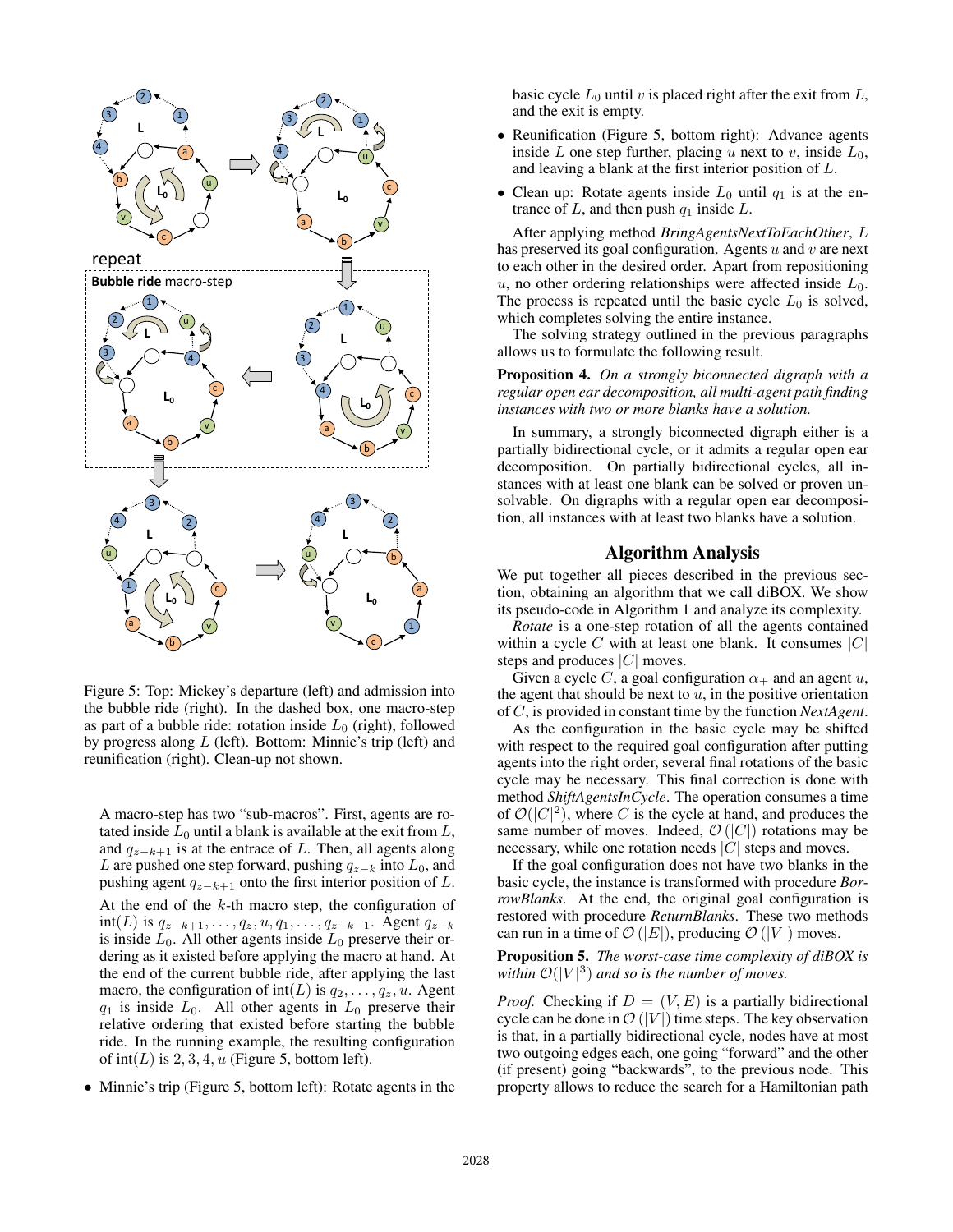Algorithm 1 diBOX in pseudocode.

input: a digraph  $D = (V, E)$ a set of agents A an initial configuration  $\alpha_0$  of agents over D a goal configuration  $\alpha_+$  of agents over D output: sequence of moves transforming  $\alpha_0$  into  $\alpha_+$  $diBOX(D, A, \alpha_0, \alpha_+)$ 1: if  $D$  is a partially bidirectional cycle then 2: if  $\alpha_0$  and  $\alpha_+$  represent the same ordering in D then<br>3: *ShiftAgentsInCycle* (D,  $\alpha_+$ ) 3: *ShiftAgentsInCycle*  $(D, \alpha_+)$ <br>4: **else** else 5: return *UNSOLVABLE* 6: else 7: **let**  $[L_0, L_1, \ldots, L_r]$  be a regular open ear decomp. with non-trivial ear  $L_1$  attached to  $L_0$ 10: **if**  $|\{x \in L_0 | \alpha_+^{-1}(x) = \text{blank}\}| < 2$  then  $11:$  $\mathcal{O}'_+ \leftarrow \textit{BorrowBlanks}\left(D, L_0, \alpha_+\right)$ 12: *SolveEars*  $(D, [L_0, L_1, \ldots, L_r], \alpha_0, \alpha'_+)$ 13: **ReturnBlanks**  $(D, \alpha_+, \alpha'_+)$ 14: else 15: *SolveEars*  $(D, [L_0, L_1, ..., L_r], \alpha_0, \alpha_{\perp})$ *SolveEars*  $(D, [L_0, L_1, \ldots, L_r], \alpha_0, \alpha_+)$ 16:  $\alpha \leftarrow \alpha_0$ 

17: for  $i = r$  downto 1 do

18: *SolveDerivedEar*  $(D, L_i, \alpha_+)$ 19: *SolveBasicCycle*  $(L_0, L_1, \alpha_+)$ 

 $SolveDerivedEar(D, L_i, \alpha_+)$ 20: **let**  $L_i = [x_0, x_1, x_2, \dots, x_{z+1}]$ 21: let C' be a cycle containing  $L_i$  in  $D \setminus \bigcup_{j>i} \text{int}(L_j)$ 22: for  $l = z$  downto 1 do 23:  $q_l \leftarrow \alpha_+^{-1}(x_l)$ 24: if  $\alpha^{-1}(x_0) \neq q_l$  then 25: **if**  $q_l \in \{ \alpha^{-1}(x_z), \ldots, \alpha^{-1}(x_{z-l+1}) \}$  then 26: *TakeAgentOutsideEar*  $(q_l, L_i, C')$ 27: *MoveAgentInSubgraph*  $(q_l, x_0, \bigcup_{j=1}^{i-1} L_j)$ 28: *Rotate* (C')

*SolveBasicCycle*  $(L_0, L_1, \alpha_+)$ 29: let  $L_0 = [x_1, x_2, \ldots, x_z]$ 30: let  $L_1$  be connected to  $L_0$  in  $x_a$  and  $x_b$ 31: for  $l = 1$  to  $z - 1$  do 32:  $u \leftarrow \alpha^{-1}(x_l)$ 33: if  $u \neq$  blank then 34:  $v \leftarrow NextAgent(x_l, L_0, \alpha_+)$ 35: *BringAgentsNextToEachOther*  $(L_0, L_1, u, v)$ 36: *ShiftAgentsInCycle*  $(L_0, \alpha_+)$ 

to at most two *deterministic* walks, avoiding any branching and backtracking. Details are skipped to save room.

A regular open ear decomposition  $[L_0, L_1, \ldots, L_r]$  of required properties can be found in the worst-case time of  $\mathcal{O}(|V| + |E|)$  (Schmidt 2013). Note that trivial derived ears

are skipped by the algorithm. Ignoring these does not affect the completeness of diBOX. The number of remaining edges is within  $\mathcal{O}(|V|)$ , since, in every non-trivial ear, the numbers of edges and interior vertices differ by 1. This observation enables finding a path or a cycle connecting two given vertices in  $\mathcal{O}(|V|)$  steps with breadth first search.

Processing a single agent when solving a derived ear  $L_i$ involves at most  $|C'|$  rotations of the cycle  $C'$  associated with  $L_i$ , as well as at most two relocations of  $q_l$  within a sub-graph. As a single rotation requires  $\mathcal{O}(|C'|)$  steps and produces the same number of moves, a single agent consumes  $\mathcal{O}(|C'|^2)$  moves in rotations. The agent relocations add  $\mathcal{O}(|V|^2)$  moves and time (Wu and Grumbach 2010). Altogether, processing all the agents in derived ears requires a time of  $\mathcal{O}(|V|^3)$  and produces  $\mathcal{O}(|V|^3)$  moves.

It remains to analyze the solving the basic cycle  $L_0$ . Bringing agents next to each other requires  $\mathcal{O}(|L_0|)$  rotations of  $L_0$ , to bring the first agent to the entrance of the nontrivial ear  $L_1$ ; then the second agent needs to be brought to the exit of the ear; and finally an agent that got out of the ear into  $L_0$  needs to be put back. Rotations within  $L_0$  consume a time of  $\mathcal{O}(|L_0|^2)$  and produce the same number of moves. For all the agents in  $L_0$ , both the time and the number of moves are within  $\mathcal{O}(|L_0|^3)$ , which boils down to  $\mathcal{O}(|V|^3)$ .

A single bubble ride macro-step requires  $|L_1|$  rotations of a cycle of a size bounded by  $|L_0| + |L_1|$ . This includes rotations necessary to make a movement of an agent inside and outside  $L_1$ . Counting all the agents for which the bubble ride is done, we obtain both a time and a number of moves of  $|L_0| \cdot |L_1| \cdot (|L_0| + |L_1|)$ , which boils down to  $\mathcal{O}(|V|^3)$ . The time and the number of moves for remaining operations such as borrowing and returning blanks is dominated by  $\mathcal{O}(|V|^3)$ . Altogether, both the worst-case time complexity and the number of moves are within  $\mathcal{O}(|V|^3)$ . П

# Conclusion

We have performed a formal study of multi-agent path finding on strongly biconnected digraphs. We found that instances with at least two blanks have a solution, except for the trivial case of badly ordered instances on partially biconnected cycles. We have presented a sub-optimal algorithm, called diBOX, whose worst-case time complexity and solution length are both within  $\mathcal{O}(|V|^3)$ , where V is the set of vertices. Similarly to BIBOX (Surynek 2009), a method for undirected biconnected graphs, our algorithm solves ears in reverse order. However, the restriction to uni-directional movements makes our algorithm more involved than the case when bi-directional movement is possible.

In future work, we plan to extend our analysis to other classes of digraphs, or to instances where rotations in a cycle do not require using a blank. We are also interested in implementing and evaluating the performance of our method.

### Acknowledgement

Pavel Surynek is partially supported by the Czech Science Foundation (contract # 15-15873Y/P103). We thank Davide Bonusi for pointing out a case not covered in an earlier version. We thank the anonymous reviewers for their feedback.